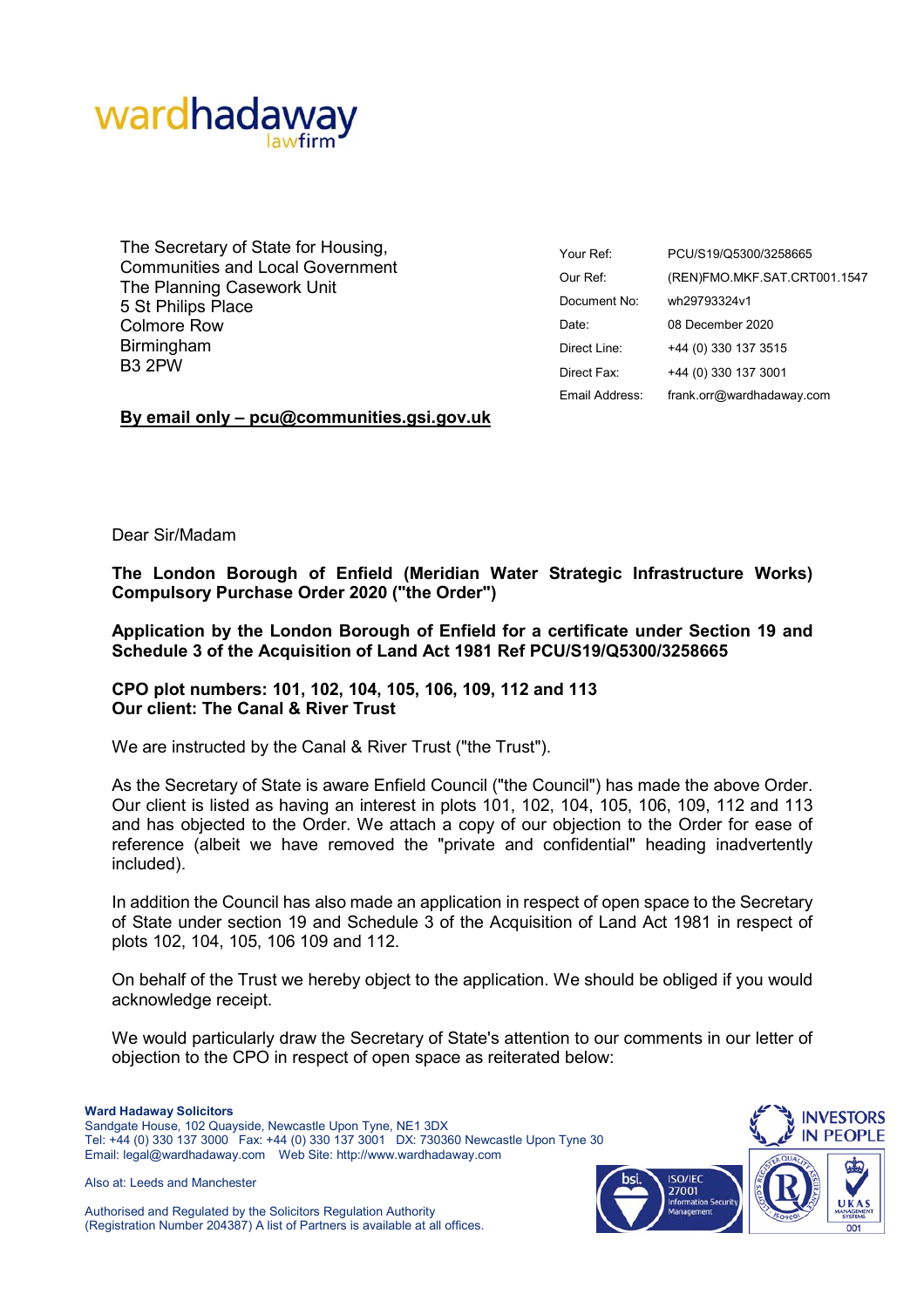*The proposed extent of compulsory acquisition will prejudice the Trust's ability properly to manage its estate and the operation and maintenance of the waterway and adjoining*  land. The Trust cannot effectively perform its statutory functions without retaining *freehold ownership of the Plots. The Council have not effectively engaged with the Trust to understand the implications of proposing to compulsorily acquire interests/rights in respect of the River Lee Navigation and the Towpath.* 

*For example it is proposed to acquire outright the Trust's interests in plot 106 for construction of a flood relief channel underneath the Towpath, whereas in contrast plot 109 seeks to create a range of new rights. It is not apparent why the plot 109 approach could not similarly have been applied to plot 106. The effect of doing so would be to create different management regimes for plots,106 and plots 109 and the Towpath between the two which is less than ideal and somewhat impractical. There is also the question as to the removal of Trust rights over plots such as plot 106 and the adverse impact this will have on its operation and access.* 

*Similarly it is not clear from the Order why the Acquiring Authority considers it necessary to acquire plot 101 outright, but rely on creating new rights in respect of plot 109.* 

*Indeed the statements in the Statement of Reasons to the effect that the acquisition of*  land and rights by the Council will not impact the continued use of the Canal and *Towpath for recreation and all purposes for which the land is currently and ordinarily used is disingenuous. It is unclear how precisely that continued use is to be guaranteed. Moreover the Statement of Reasons is expressly silent on the impact upon the Trust's management of its estate, as distinct from use. The Trust's potential future use of land for the furtherance of its objectives for example by the creation or improvement of mooring will be circumscribed by the Order.* 

*Without prejudice to any further representations that the Trust may make it should be noted that the 1981 test that is cited in the Statement of Reasons relates to the effect of the new rights being both no less advantageous to the persons in who it is vested and to the public than it was before. We would respectfully submit that the Council has focused on the second part of the test and overlooked the first*.

It should be noted that the proposed compulsory acquisition of plot 106 for which a certificate is also sought will notwithstanding the basis upon which the application is made, ie s19 (1)(b), will demonstrably adversely impact upon the Trust's management of and the operational potential of the towpath. The loss of that plot should be considered in the round together with the impact of the new rights sought over the other Trust plots cited in the CPO and application. The net impact of the imposition of new rights in this context is clearly less advantageous to the Trust in whom the land is vested than presently.

We also note that the application does not comply with the requirements of Guidance in respect of the information which is to accompany it. Guidance question 237 posits the question: "what information should be provided when applying for a certificate under section 19 of and/or Schedule 3 to the Acquisition of Land Act 1981?" The answer is "The land, including any new rights, should be described in detail, by reference to the compulsory purchase order, and all the land clearly identified on an accompanying map. This should show the common/open space/fuel or field garden allotment plots to be acquired in the context of the common/open space/fuel or field garden allotment space as a whole, and in relation to any proposed exchange land" (our emphasis). No plan or map has been provided clearly showing the open space in context. The open space plan provided does not do this; it is simply